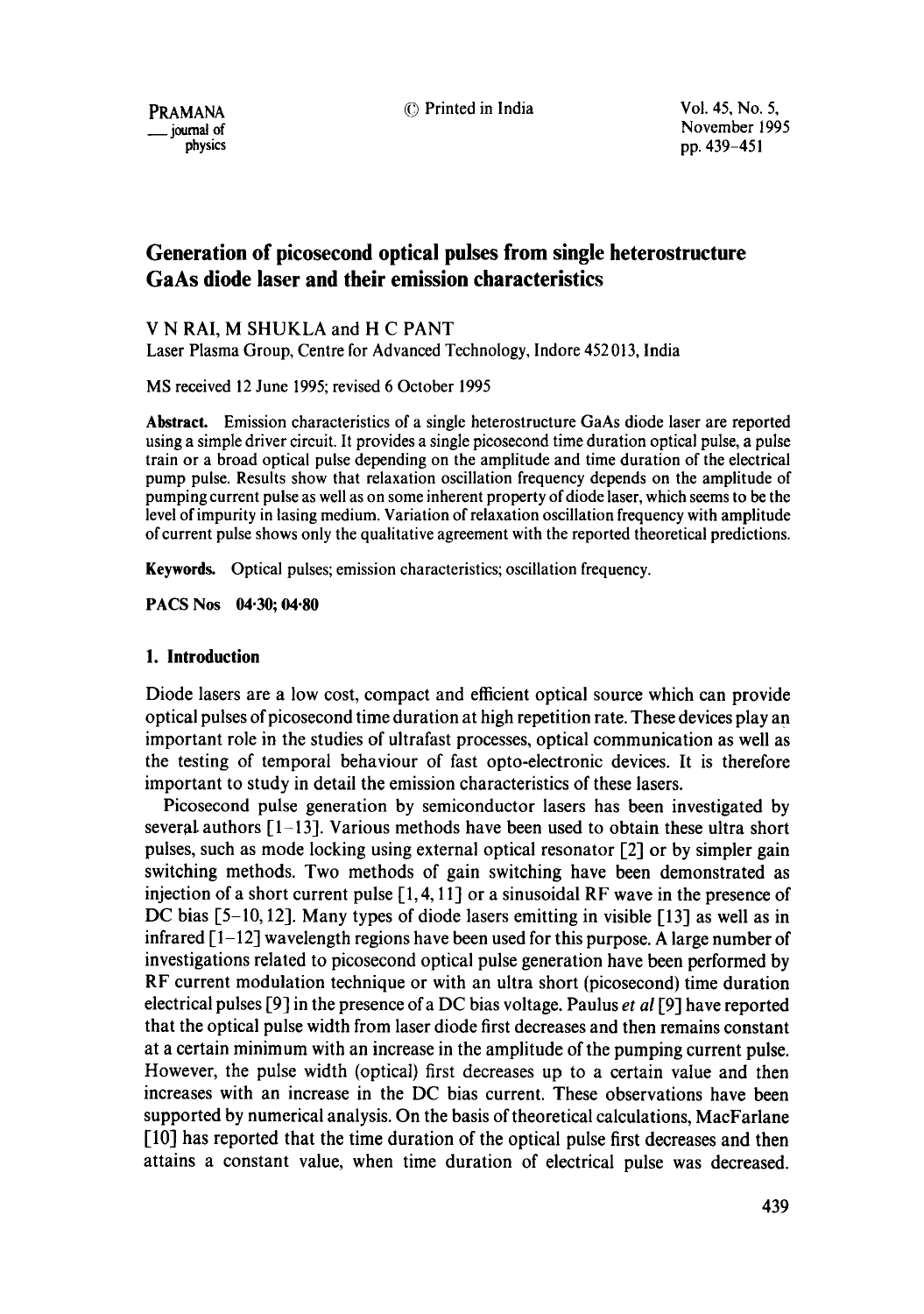**However, the nature of variation remains same with a new value of optical time duration when the DC bias current was changed. According to Baker [11] the optical pulse generation combining the relaxation oscillation phenomenon of laser diode with large current pulse capacity of avalanche transistors could lead to optical pulses of < 100 ps pulse width. It has been reported that if the current impulse of the avalanche transistor returns to zero before the occurrence of the second oscillation of the laser diode, an optical impulse will be generated and ira current step is applied to the laser diode a train of pulses with decreasing optical amplitude will be generated. In another investigation Yariv [8] and Lau** *et al* **[7] have presented an analysis about the relaxation oscillation frequency observed in the laser diode, which was found dependent on the amplitude of the pumping electrical pulse as well as on the power emitted from the laser diode respectively. The latter relation fits better with the experimentally observed data.** 

**The aim of this study is to verify the results of Paulus** *et al* **[9], Baker [11], Yariv [8] and Lau** *et al* **[7] when the laser diode is operated using a pumping pulse of**  subnanosecond ( $\sim$  800 ps) to 15 ns time duration. For this purpose, a single hetero**structure GaAs laser diode was used to investigate the detailed emission characteristics of the laser diode with the amplitude and pulse width of the pumping electrical pulse.** 

### **2. Experimental details**

**Short duration optical pulses were generated [14, 15] by a single heterostructure GaAs laser diode (LD-62) obtained from Laser Diode Incorporated, USA. Laser diode was** 



**Figure 1. Circuit diagram of diode laser driver.**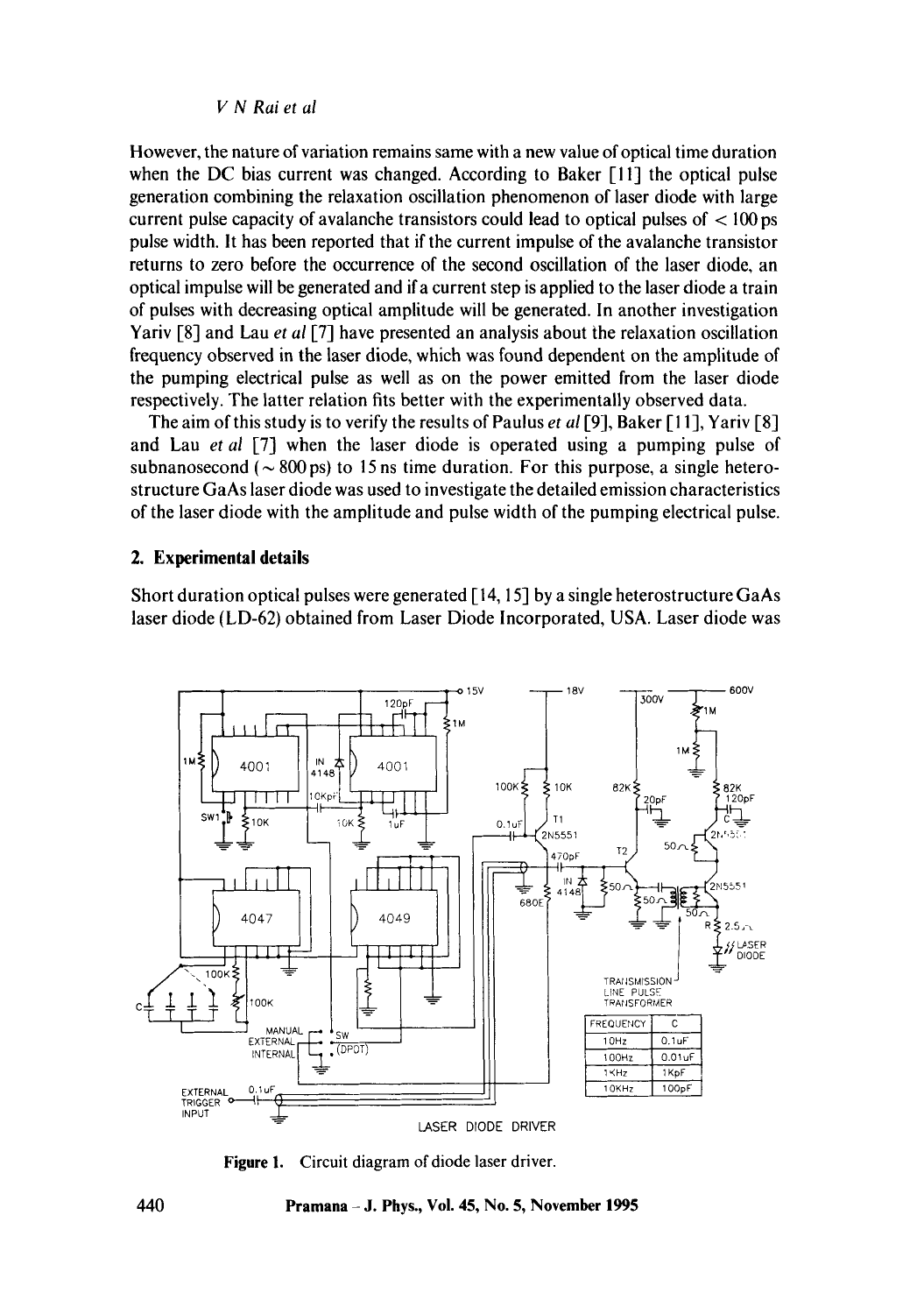driven by a simple driver (figure 1) where current pulse was generated by discharging a capacitor C (charged up to  $\sim$  600 V) by switching the stack of two transistors (2N5551) connected in series. Two transistors were used to increase the amplitude of the current pulse. These transistors act as a switching element when operated in avalanche mode and were selected carefully such that they had same rise time ( $\sim 1.5$  ns) and breakdown voltage ( $\sim$  300 V). It was also noticed that the best transistors [16] were those having  $h_{EF}$  value  $\sim$  120. However, the correlation of transistor parameter  $h_{EF}$ with the avalanche mode breakdown was not known. The actual peak current passing through the laser diode was adjusted by changing the charging voltage or the value of the capacitor C. This follows from the fact that the injection current to the diode is decided by the product of C and the charging voltage V, whereas the duration of the current pulse is decided by the product of  $C$  and the resistance in the discharging path. The rise time of the pulse is decided by the inductance of the circuit which was minimized in this case using a specially designed PCB. The laser diode was mounted on an aluminium plate which acts as a heat sink for the laser diode. The above circuit could be triggered by a pulse of  $\sim$  5 V amplitude, but we used  $\sim$  24 V amplitude trigger for a reliable triggering with a reduced time jitter. The trigger pulse was applied through a fast transmission line pulse transformer to the base of one of the transistors in the stack. The pulse transformer was made by wrapping four turns of co-axial cable of 50  $\Omega$ impedance where the outer shield acts as primary and the central wire as secondary of the transformer. It was operated either in manual single shot mode or at  $\sim$  10 Hz repetition rate. The output emission from laser diode was detected using MRD 510 photodiode in combination with 100 MHz digital storage oscilloscope L and T Gould model 4074 (400 MS/S sampling rate) and a newly developed picosecond optical streak camera [17] having S1 photocathode. This streak camera provides a streak speed of  $\sim$  15 mm/ns with a time resolution  $\leq$  17 ps. The schematic diagram of the experimental set up to record the optical pulses from laser diode using streak camera is shown in figure 2. The image from the intensifier screen was captured using a CCD camera where



SCHEMATIC OF OPTICAL STREAK CAMERA

**Figure** 2. Schematic diagram of experimental set up.

**Pramana - J. Phys., Vol. 45, No. 5, November 1995 441**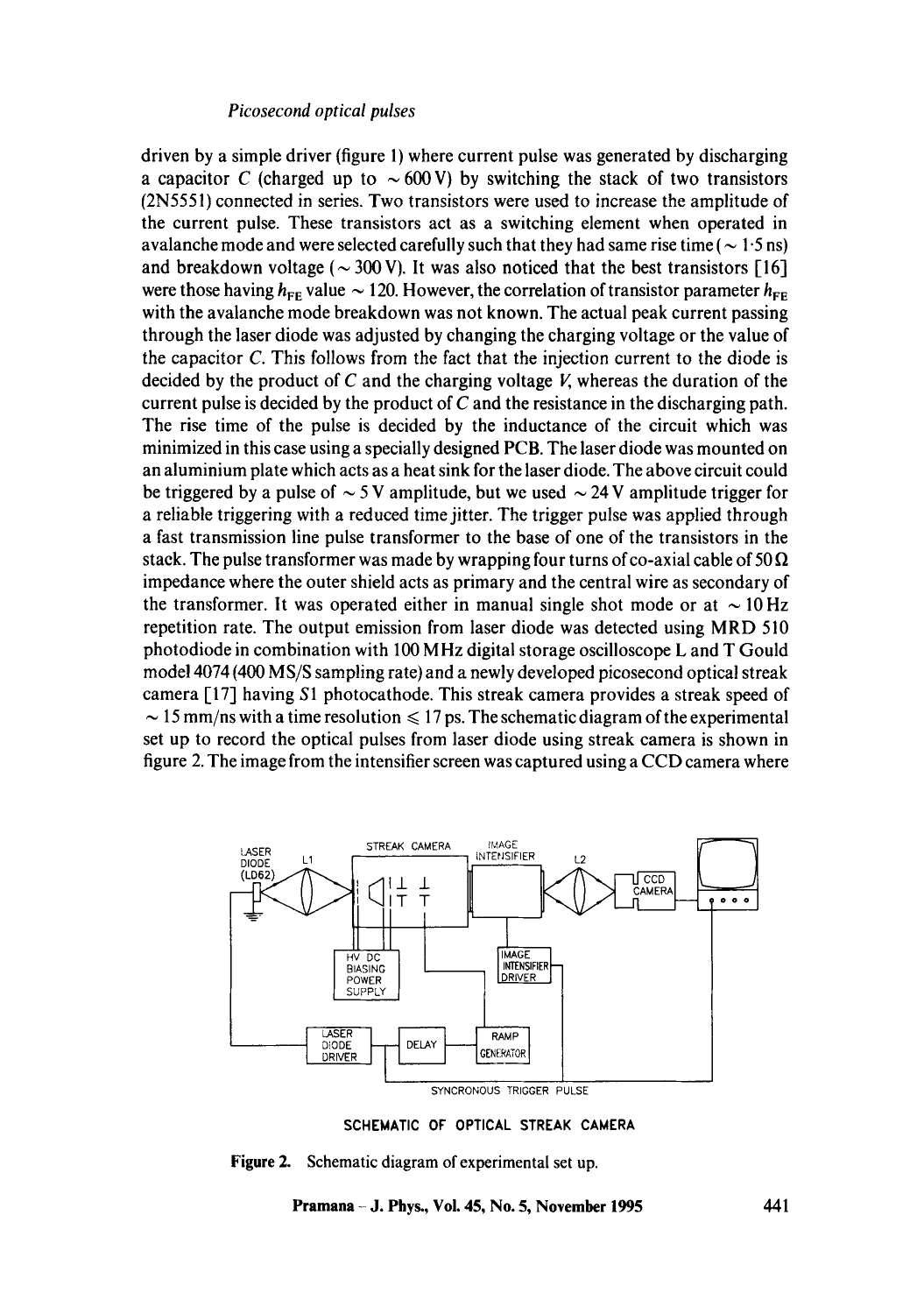an intensity profile was obtained on a PC monitor screen with the help of'PROMISE' (Profile Measurement of Image Size and Edge Location) software programme [I 8].

## **3. Results and discussion**

## *3.1 Electrical properties of diode laser driver*

A simple fast rising current pulse is used to pump the diode laser to get a short duration optical pulse. These fast electrical pulses were obtained by the circuit given in figure I as described in previous section. However, before the study of emission characteristics of diode laser, study of electrical pulse is necessary. Two combinations of avalanche transistors were used as a switching element to drive the diode laser. In the first combination only two transistors connected in series acts as the switching element for discharging the capacitor  $C$ . Actual shape of current pulse was obtained by recording the shape of voltage pulse across  $1.5 \Omega$  resistance connected as a dummy in place of diode laser. Electrical pulses were recorded by a digital storage oscilloscope L and T Gould model 7074 (400 MS/S) which has low temporal resolution  $\sim$  3.5 ns. Figure 3 shows the shape of electrical pulse obtained across 1.5  $\Omega$  when  $C = 120 \text{ pF}$  capacitor charged to 600 V was discharged by triggering one of the transistors in the stack. This provides an electrical pulse of  $\sim$  10 ns time duration along with some of the oscillating pulses having decreasing amplitude. An increase in the value of C as  $60$ , 100 and 270 pF shows corresponding increase in time duration of the electrical pulse as  $\sim 6$ , 8 and 15 ns which is expected. It was also noted that any change in the charging voltage does not show any effect on the FWHM of the electrical pulse. Minimum rise time of  $\sim$  1 ns and pulse duration  $\sim$  3 ns were measured for the capacitors of value  $\leq$  20 pF. However, 20 pF capacitor in two transistor circuit did not provide detectable intensity from diode laser.



25 ns/DIV

Figure 3. Oscillogram of the electrical pump pulse when series stack of two transistors (2N5551/2N5550) were used as switching element and the optical pulse obtained from diode laser.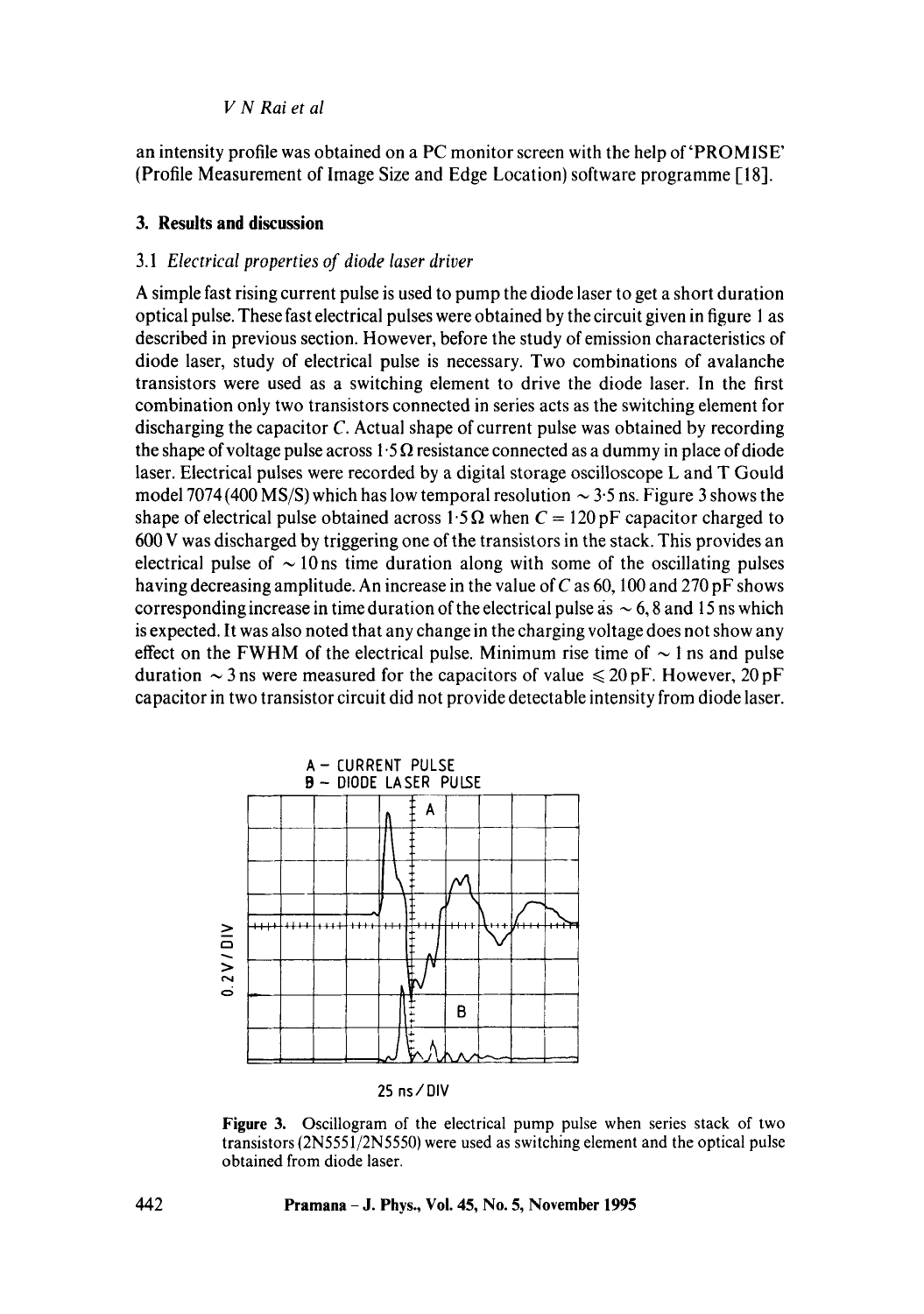

**Figure** 4. Oscillogram of the pump pulse when series stack of nine transistors (2N5551/2N5550) were used as switching element in the driver circuit. Capacitor was charged up to (a)  $2.7 \, \text{kV}$ , (b)  $2.5 \, \text{kV}$ .

It was observed that for low value of capacitor higher charging voltage is required which is possible only by increasing the number of transistors in the stack.

In order to improve the rise time and time duration of the pump electrical pulse another combination of switching element was used which has a series stack of nine transistors  $(2N5551/2N5550)$ . This circuit uses 20 pF capacitor charged up to  $2.7 \text{ kV}$ . Electrical pulses obtained from this circuit for the charging voltage of 2.7 kV (figure 4a) and 2-5 kV (figure 4b) were recorded by Tektronix model 7104 oscilloscope. Figure 4a has a rise time and time duration of the pulse as  $\sim 600$  ps (10%-90%) and  $\sim 800$  ps respectively whereas figure 4b shows the rise time as  $\sim$  800 ps and time duration as  $\sim$  900 ps. These results indicate that rise time and duration of the pulse get improved by increasing the number of transistors in the switching stack. A small decrease in charging voltage increases the rise time and the pulse duration whereas no variation was observed in the rise time and pulse duration of the electrical pulse in the case of two transistors stack. However, similar variations are expected in both the cases but the small variation in two transistor case may not be observable. This improvement in the time duration of the pulse in the case of increased number of transistors in the stack seems to be due to change in the value of capacitance as a result of series connection of charging capacitor and junction capacitances of the switching transistors. However, rise time of the electrical pulse got improved due to the combined effect of decrease in effective junction capacitance of the switching transistors and decrease in the inductance of discharging path in the circuit.

### 3.2 *Emission characteristics of LD-62 diode laser*

The emission characteristics of the diode laser was investigated to understand the relationship between the driving current pulse at high amplitude and the shape of the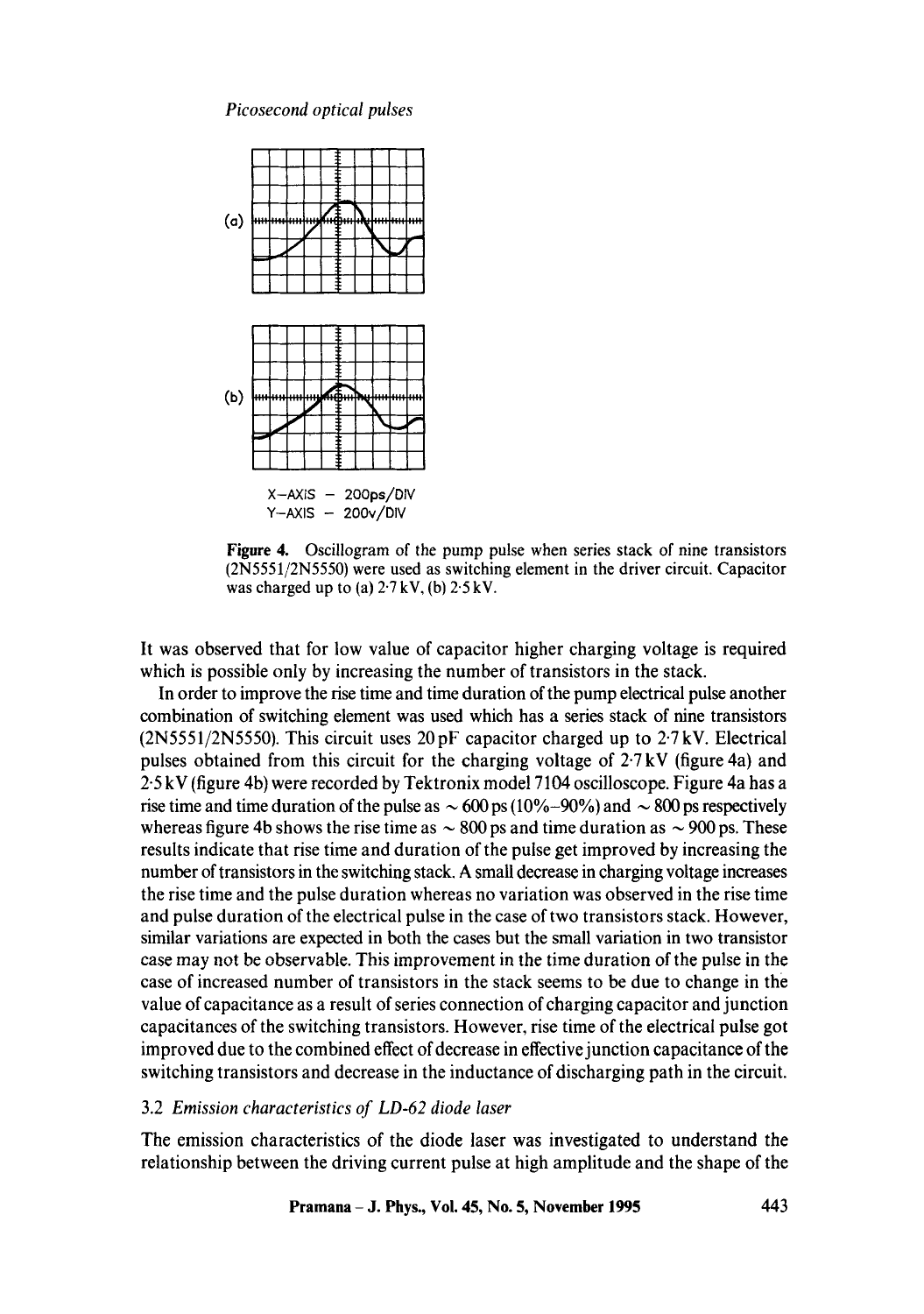



Figure 5. Variation of optical intensity emitted from laser diode with pumping current pulse  $(I_0/I_{\text{Th}})$ .



Figure 6. Variation of optical pulse width with the amplitude of the pump current  $(I_0/I_{\text{Th}})$ .

light pulse. Figure 3 shows the shape of the current pulse obtained after discharging a capacitor of  $\sim$  120 pF and the optical pulse detected using photodiode MRD 510. Time duration of the electrical and optical pulse was measured as  $\sim$  10 ns and  $\sim$  5 ns, respectively. Here one can notice that the oscillations observed in the electrical current pulse did not generate corresponding optical pulses. However, at a higher current value, the amplitude of oscillations in current pulse crosses the lasing threshold and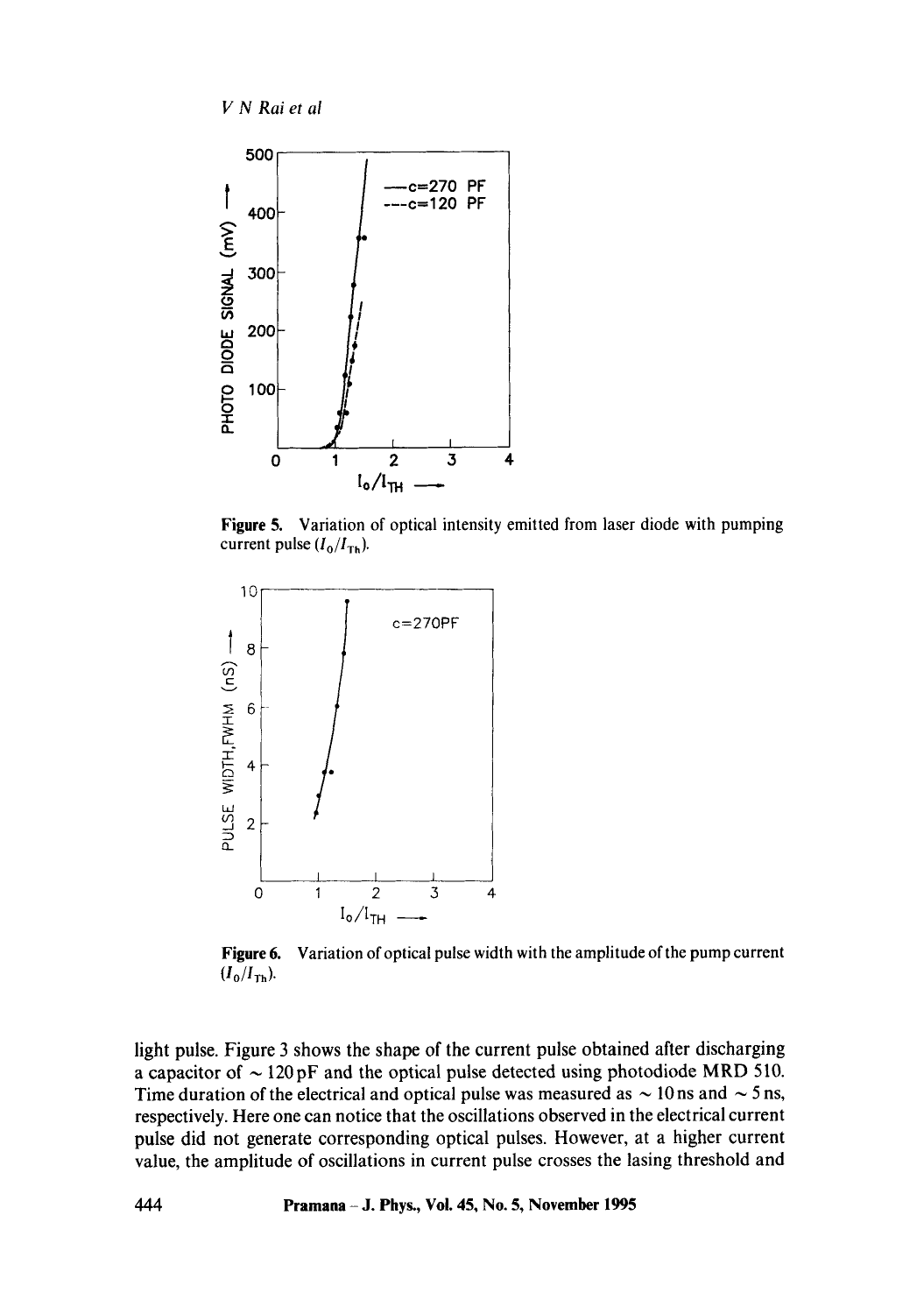provides corresponding optical pulses. Figure 5 shows the variation of the optical pulse amplitude with an increase in the ratio of injection current and the threshold lasing current  $I_0/I_{\text{Th}}$  for discharging capacitor of value  $\sim$  120 and 270 pF. When charging voltage on the capacitor decreases, then, as a result of decrease in the current pulse amplitude, the pulse width (figure 6) as well as intensity of the optical pulse decreases (figure 5). It was found (figure 5) that for getting a similar photodiode signal with both the charging capacitors, required current (charging voltage) is more in the case of smaller value of charging capacitor ( $\sim$  120 pF). Even the threshold for lasing is also high in the case of lower value of capacitor. An increase in the duration of the optical emission with large amplitude and ns time duration pumping current pulse (figure 6) may be due to two reasons: firstly, due to an increase in the temperature as a result of large current passing through the diode which is in agreement with the earlier reported results [1,4], and secondly, due to the occurrence of multiple pulsation or relaxation oscillations [3, 7-13] which will be discussed in detail afterwards. The observation of figure 6 is contrary to the experimental and numerical results reported by Paulus *et al*  [9] where picosecond pulses were used for pumping the laser diode. It seems that the small time duration pumping pulses are not producing multiple pulsation or producing it at very large amplitude of exciting current pulse. However, first decreasing (transition from spontaneous to stimulated emission) and then increasing (due to multiple pulsation) nature in optical pulse duration has been reported with an increase in the DC bias voltages [9] in the presence of a picosecond pump pulse. We are getting only increasing nature in optical pulse width with an increase in the amplitude of the current pulse. However, a small increase in optical pulse width at lower amplitude of the current pulse is possible near the threshold of lasing (near breakdown voltage of transistor stack) in our case also. Because a decrease in charging voltage, below breakdown voltage of transistor stack (to decrease the current) increases the rise time and pulse duration of the current pulse (figure 4) and consequently the time duration of the optical pulse. However, this change may not be observable due to the band-width



**Figure 7.** Time profile of laser diode emission (for  $I_0/I_{Th} \sim 1.32$ ) recorded using photodiode and oscilloscope (L and T Gould 100 MHz oscilloscope model 4074).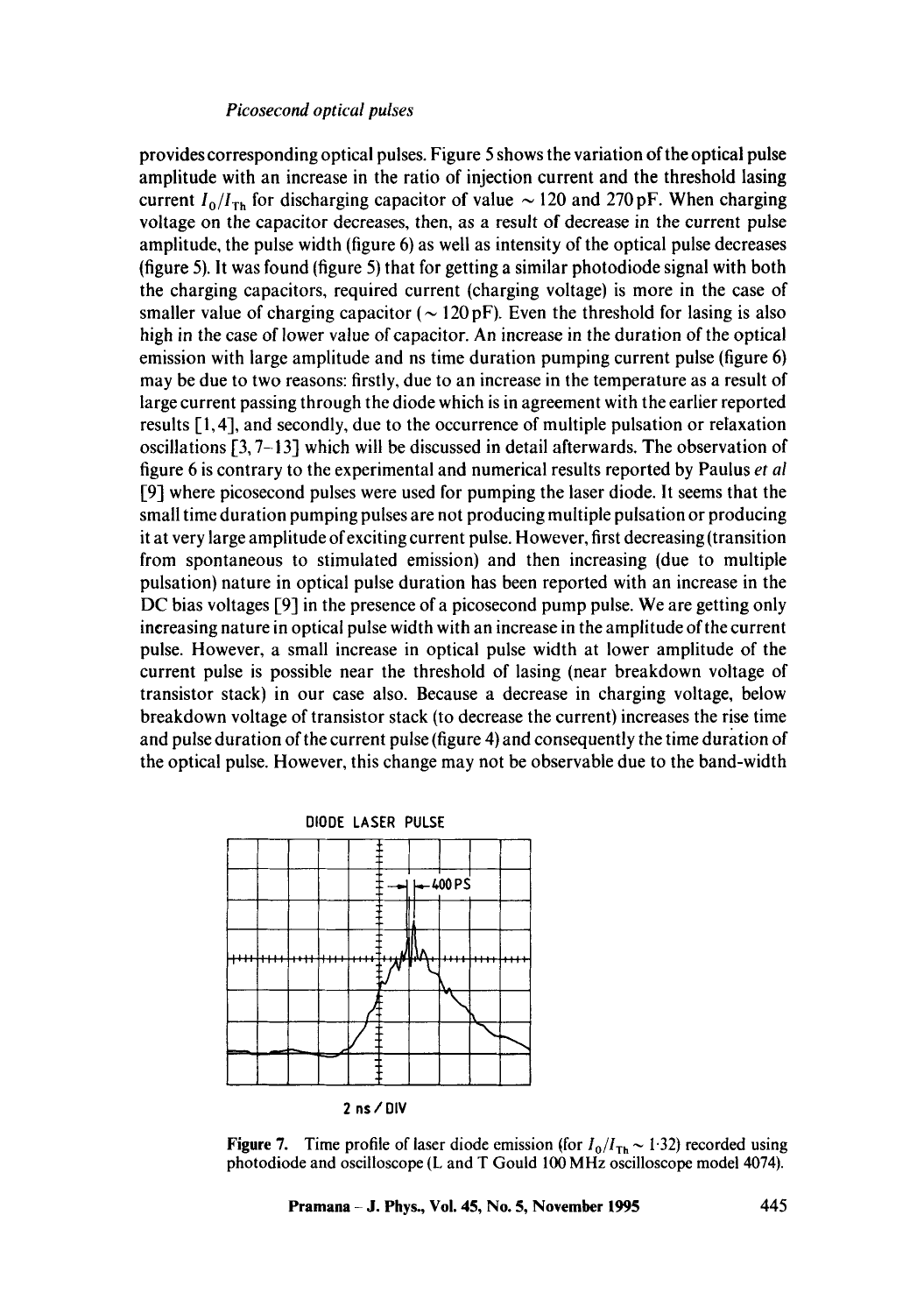

**Figure 8.**  Single optical pulse from laser diode recorded using streak camera.

limitation of the recording oscilloscope. A comparison of our results with those of the Paulus *et al* [9] indicates that the large amplitude of the pumping pulse combined with its large time duration, has similar effect as the DC bias has in the presence of picosecond time duration electrical pulses. Figure 7 shows the photodiode signal recorded in equivalent time sampling mode at an injection current ratio  $I_0/I_{Th} \sim 1.32$ which provides a broad optical pulse along with a modulation of intensity at the top of the pulse. The small time duration pulsation occurs at nearly equal time intervals which is  $\sim$  400 ps in the present case. Further increase (decrease) in the current pulse amplitude shows corresponding decrease (increase) in the time interval between the pulsations. A single optical pulse (figure 8) of  $\sim$  180 ps duration was observed using a streak camera when laser diode was operated just above the threshold current value. However, smallest optical pulse duration of  $\sim$  120 ps was recorded by discharging a 20 pF capacitor through diode laser (figure 4). At  $I_0/I_{Th} \sim 1.32$  a pulse train having pulses of duration  $\sim$  180 ps was observed on the streak camera separated with the time interval of  $\sim$  400 ps (figure 9a). Here again we note that the time period between the pulses decreases with an increase in  $I_0/I_{\text{Th}}$ . It was observed that at large injection current the optical pulse gets broadened (pulses merge together) in such a way that the train of the pulses got converted into a single large time duration pulse with intensity modulation at the top. The broad optical pulse has a similar shape as that of the current pulse. These observations indicate that emission of a short duration single pulse, a pulse train or a broad pulse with intensity modulation are the function of ratio  $I_0/I_{\text{Th}}$ . The difference in the shape of pulses at  $I_0/I_{Th} \sim 1.32$  in figures 7 and 9a is due to the difference in the temporal resolution of the recording systems. Experiments were repeated many times and results were found reproducible. The time duration of these optical pulses were changed using different values of the capacitors. Figures 9a and 9b show the intensity profile of two similar laser diodes connected in parallel and operated with the same current pulse in single shot operation by pumping the diodes simultaneously. A slight change was noticed in the intensity, time period of pulsation and time duration in the case of single pulse or in the pulse train when different laser diodes of the same specifications were tested using the same current pulse. In order to see the effect of improvement in the rise time and shortening the time duration of the pumping electrical pulse on the emitted optical pulse, we used a short time duration electrical

**446 Pramana - J. Phys., Vol. 45, No. 5, November 1995**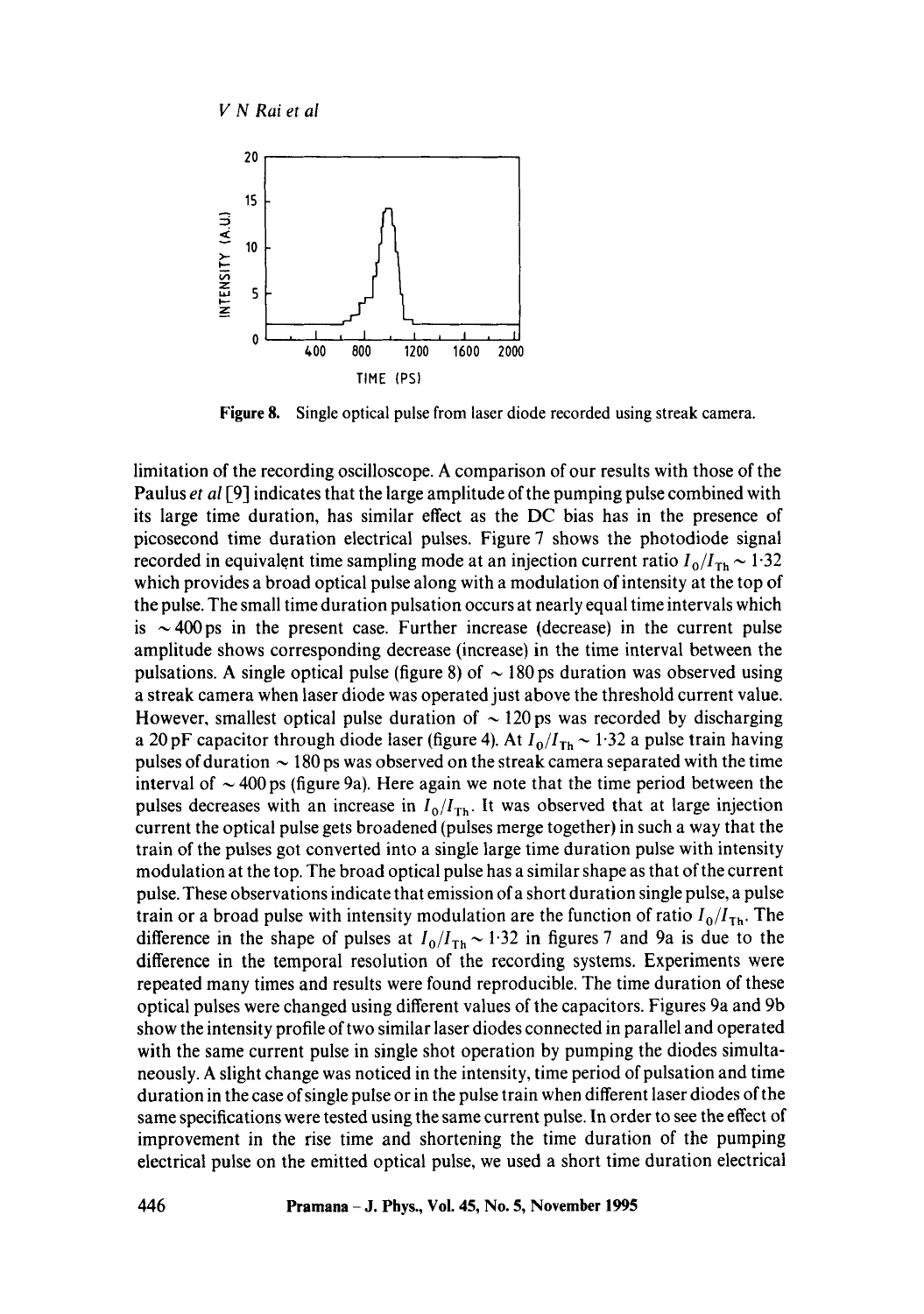

**Figure 9.** Multiple pulsation emitted from laser diode (for  $I_0/I_{Th} \sim 1.32$ ) and recorded using streak camera. (a) Laser diode I; (b) Laser diode II.



# **SCALE- 1Smm = 1 ns**

**Figure** 10. Contact photograph of multiple pulsation when diode laser was pumped by discharging a 20 pF capacitor charged at 2.7 kV using a series stack of nine transistors (2N5551/2N5550) as a switch.

pulse (figure 4) for pumping the diode laser. Figure 10 shows the contact photograph of the laser diode emission taken using a streak camera on the polaroid film, which has a train of pulses emitted from the diode. The first pulse of the train has a time duration < 120 ps, which seems to be due to an improvement in the electrical pulse time duration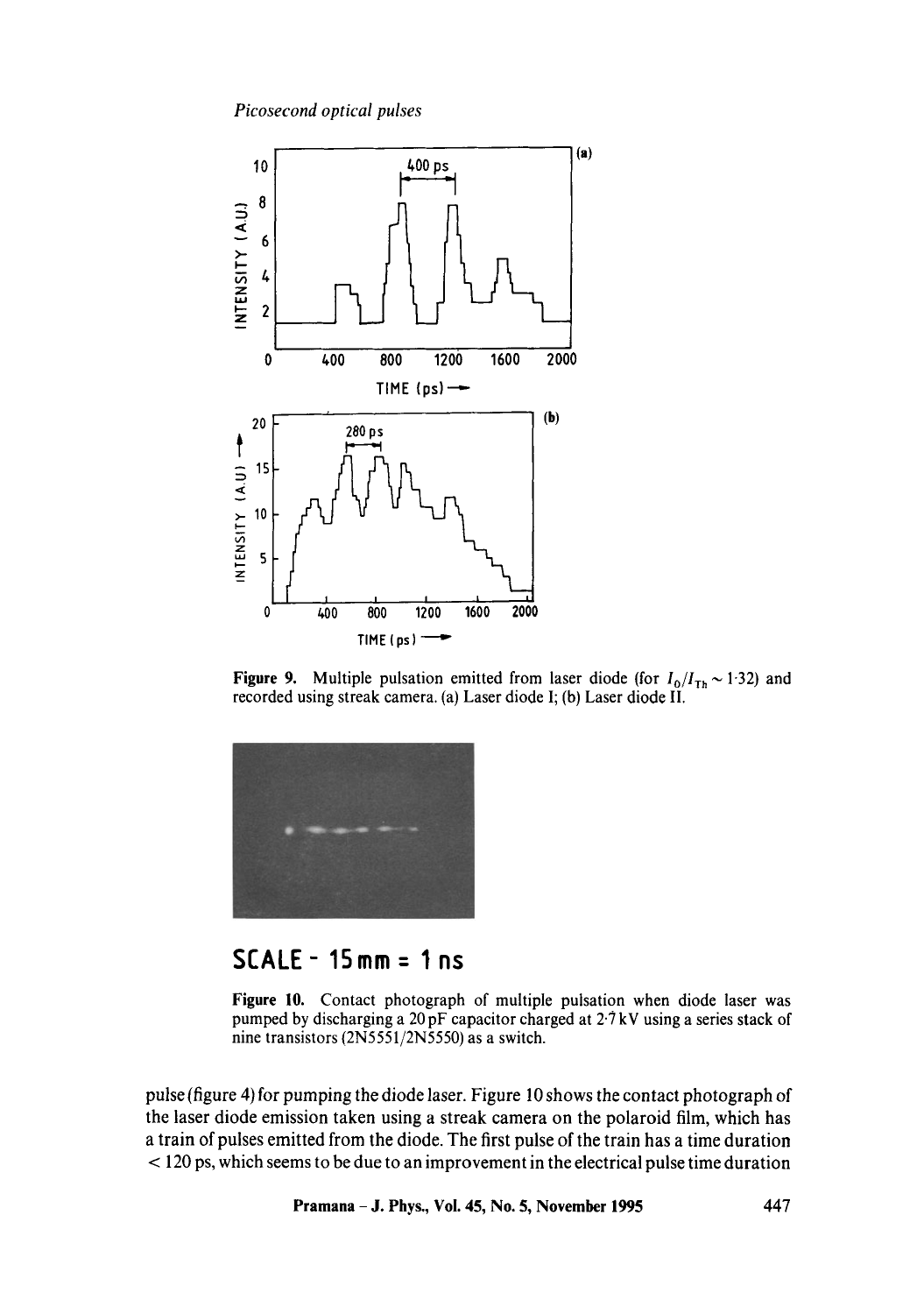and rise time. Here again we observed that duration of optical pulses increases when charging voltage was decreased from  $2.7 \text{ kV}$  to  $2.5 \text{ kV}$ . This behaviour is similar to what has been observed in the two-transistor case. It was however noted during these experiments that multiple optical pulses of picosecond time duration were obtained always whenever the laser diode was driven by a large amplitude current pulse obtained by switching the transistors in the avalanche mode (figure 9) whereas it. provided a single optical pulse of picosecond time duration with a slowly rising intensity at the leading edge of the pulse (figure 8), when transistors were operated below avalanche breakdown voltage whether a two-transistor or nine-transistor stack was used. The slow rise in the intensity at the beginning of the optical pulse may be due to spontaneous emission, which occurs as a result of an increase in the rise time and decrease in the amplitude of the electrical pulse.

### 3.3 *Comparison with theoretical results*

It is generally accepted that the modulation band-width of the semiconductor laser is equal to  $v_{rel}$ , the relaxation oscillation frequency [7, 8] which varies from laser to laser. However, this frequency limits the useful band-width of the diode laser below relaxation oscillation frequency. Figure 11 shows the variation of relaxation oscillation frequency with the pumping current for some of the typical parameters of the diode laser. Frequencies have been calculated using a widely accepted formula [8].

$$
2\pi v_{\text{rel}} = \left[\frac{\Gamma n_{\text{tr}} A \tau_{\text{p}} + 1}{\tau_{\text{s}} \tau_{\text{p}}} \left(\frac{I_0}{I_{\text{Th}}} - 1\right)\right]^{1/2}
$$
  

$$
\tau_{\text{p}} = \frac{1}{v} \left(\alpha + \frac{1}{L} \ln \frac{1}{R}\right)^{-1}
$$
 (1)

.o ,o°°

and

10  
\n
$$
\begin{array}{c|c}\n10 \\
\hline\n& \sim 10 \text{ cm}^{-1} & L = 100 \text{ u} \\
& \sim 240 \text{ cm}^{-1} & L = 100 \text{ u} \\
& \sim 240 \text{ cm}^{-1} & L = 200 \text{ u} \\
& \sim 210 \text{ cm}^{-1} & L = 400 \text{ u} \\
& \sim 210 \text{ cm}^{-1} & L = 400 \text{ u} \\
& \sim 210 \text{ cm}^{-1} & L = 400 \text{ u} \\
& \sim 210 \text{ cm} & L = 400 \text{ u} \\
& \sim 210 \text{ cm} & L = 400 \text{ u} \\
& \sim 210 \text{ cm} & L = 400 \text{ u} \\
& \sim 210 \text{ cm} & L = 400 \text{ u} \\
& \sim 210 \text{ cm} & L = 400 \text{ u} \\
& \sim 210 \text{ cm} & L = 400 \text{ u} \\
& \sim 210 \text{ cm} & L = 400 \text{ u} \\
& \sim 210 \text{ cm} & L = 400 \text{ u} \\
& \sim 210 \text{ cm} & L = 400 \text{ u} \\
& \sim 210 \text{ cm} & L = 400 \text{ u} \\
& \sim 210 \text{ cm} & L = 400 \text{ u} \\
& \sim 210 \text{ cm} & L = 400 \text{ u} \\
& \sim 210 \text{ cm} & L = 400 \text{ u} \\
& \sim 210 \text{ cm} & L = 400 \text{ u} \\
& \sim 210 \text{ cm} & L = 400 \text{ u} \\
& \sim 210 \text{ cm} & L = 400 \text{ u} \\
& \sim 210 \text{ cm} & L = 400 \text{ u} \\
& \sim 210 \text{ cm} & L = 400 \text{ u} \\
& \sim 210 \text{ cm} & L = 400 \text{ u} \\
& \sim 210 \text{ cm} & L = 400 \text{ u} \\
& \sim 210 \text{ cm} & L = 400 \text{ u} \\
& \sim 210 \text{ cm} & L = 400 \text{ u} \\
& \sim 210 \text{ cm} & L = 400 \text
$$

**Figure 11.** Variation of measured and calculated relaxation oscillation frequencies with pump current  $(I_0/I_{Th})$ .

**448 Pramana - J. Phys., Voi. 45, No. 5, November 1995** 

I I I I **0 I 2 3 4. 5**   $I_0/I$ TH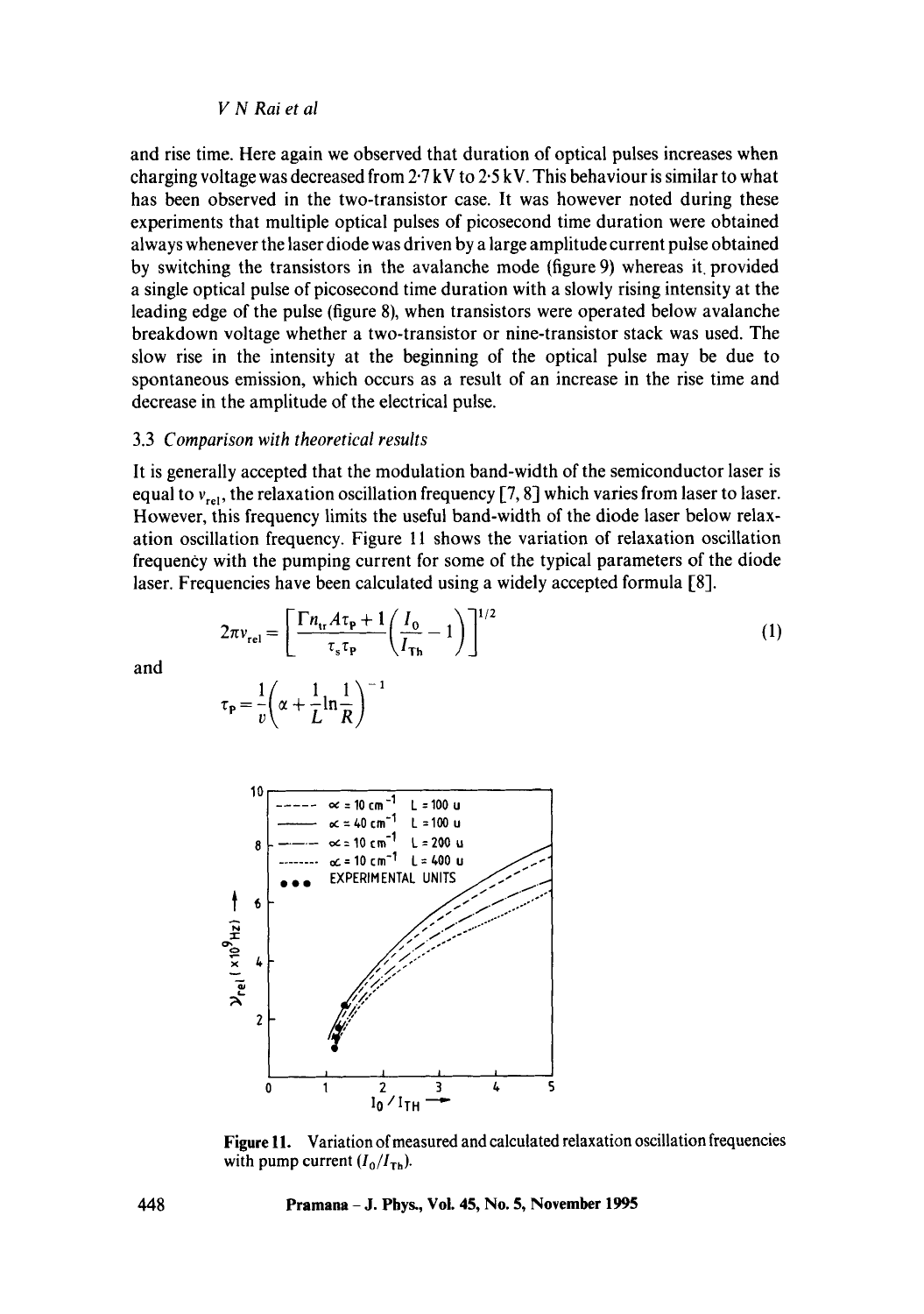where  $I_0$  and  $I_{Th}$  are the pumping and threshold current for the occurrence of laser,  $\tau_s$ and  $\tau_{\rm P}$  are the spontaneous carrier and photon life time respectively,  $\Gamma$  is the optical confinement factor, A is the optical gain co-efficient and  $n_{\text{tr}}$  is the carrier density at which the material becomes transparent,  $v$  is the group velocity of the light,  $\alpha$  is the distributed loss,  $L$  is the length of the cavity and  $R$  is the mirror reflectivity.

The numerical values for these parameters have been obtained from references 7 and 8. The experimentally measured relaxation frequency data with pumping current has also been plotted on the same graph for comparison purpose. It was found that experimentally as well as theoretically obtained data are in qualitative agreement, that is, frequency increases with an increase in the pumping current. But experimental data do not fit correctly with any of the theoretically obtained curve. Figure 12 shows the variation of experimentally observed relaxation oscillation frequencies with the square root of the emitted light intensity, which is proportional to the photo diode signal. A linear variation of data points indicates better agreement with the relation given by Lau *et al* [7] for relaxation oscillation frequency as

$$
v_{\rm rel} = \left(\frac{1}{2\pi}\right) \left(\frac{AP_0}{\tau_{\rm P}}\right)^{1/2},\tag{2}
$$

where  $P_0$  is the steady state photon density in the active region. However a small deviation can be seen at the higher value of current in this experiment. The experimental observations, reported by Lau *et al* [7] for a burried heterostructure GaAs laser operated by current modulation at  $0.1 - 8.5$  GHz show a close agreement with (2). The data obtained from other laser diode (figure 9b) also show similar variation but provide entirely different frequencies for similar pumping current. The observed pulsation behaviour in both the diode lasers (figures 9a and 9b) were compared with the theoretical simulation results reported by Chik *et al* [3] who have taken into account the presence of defects (saturable absorber) in the cavity. Emission in figure 9b has a broad profile with intensity modulation on the top whereas figure 9a shows a higher order of modulation depth in intensity which seems to be due to the presence of large density of defects in figure 9a. The relaxation oscillation frequency obtained in



**Figure 12.** Variation of measured relaxation oscillation frequency with the square root of intensity emitted from diode laser.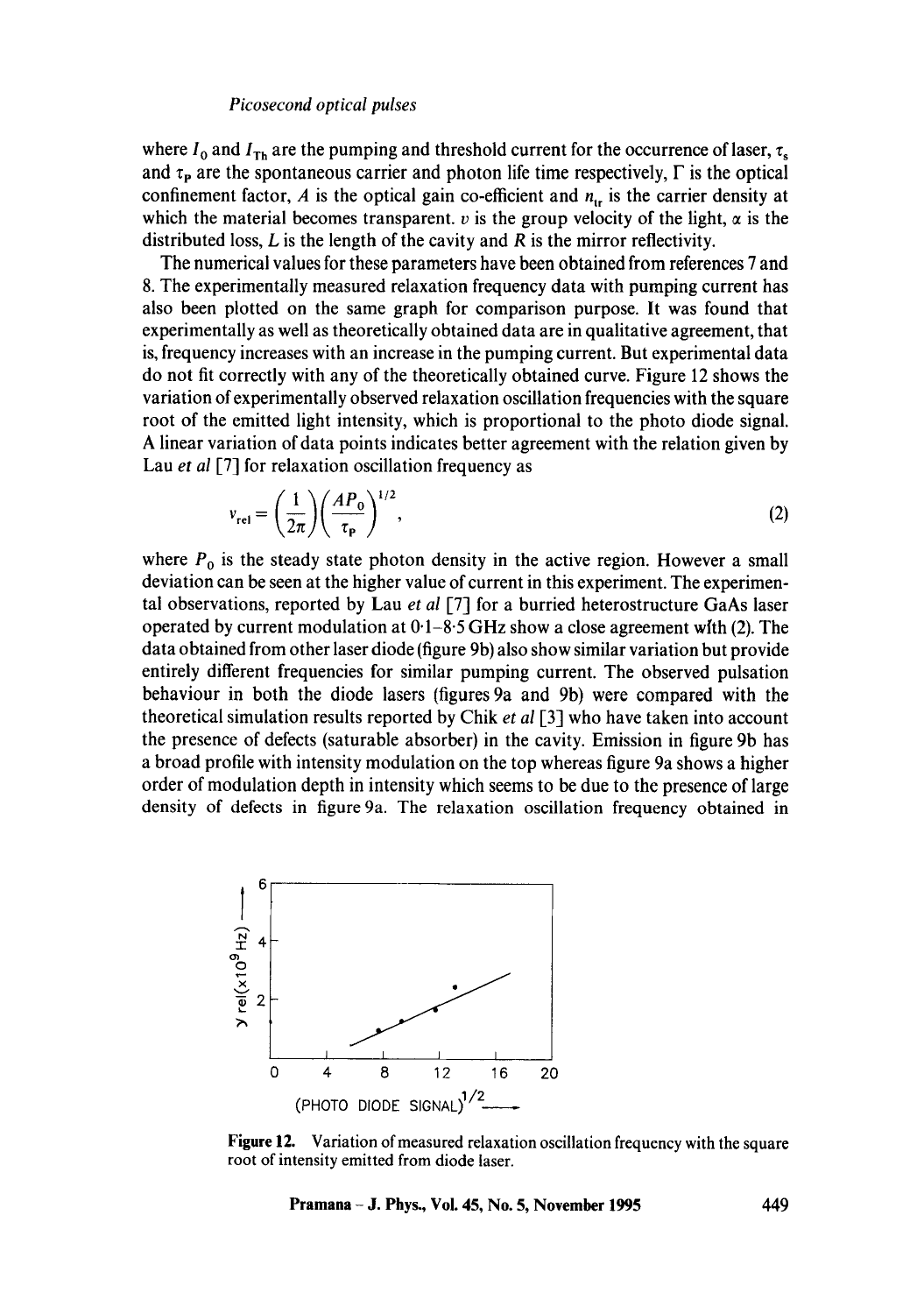figure 9b (3"6 GHz) is higher in comparison to figure 9a (2.5 GHz). This decrease in frequency may be due to an increase in the density of defects in the cavity, which is also in qualitative agreement with the results of Chik *et a!* [3]. In view of the above mentioned observations and other reported results [3, 7-9], it is clear that the presence of defects in the laser cavity plays an important role in providing self-sustained pulsation behaviour in the semiconductor diode laser.

## 4. **Conclusion**

In summary, a short picosecond time duration pulse was obtained from a single heterojunction GaAs laser diode by injection of a current pulse of time duration ranging from subnanosecond to 15 ns obtained from a simple circuit. However time duration of the single optical pulse depends on the time duration of the pumping electrical pulse. The shortest optical pulse obtained was of  $\leq 120$  ps. One can obtain a single pulse, pulse train or a broad pulse with intensity modulation on the top depending on the amplitude of the current pulse which is independent of the electrical pulse duration. However, threshold oflasing is dependent on pump pulse time duration (value of capacitor, C). It was found that occurrence of relaxation oscillation or self-sustained pulsation does not depend only on the duration of electrical pump pulse as is reported by Baker [11]. It has been shown that the high amplitude of electrical pump pulse with large pulse duration in these experiments and the electrical pulse of ultrashort time duration with a DC bias in the case of Paulus *et al* [9] provide similar results, that is, an increase in optical time duration. Variation in optical pulse duration with electrical pulse duration was found in agreement with the results of MacFarlane [10]. Experimental observations further indicate the need for modification in the theory (consideration of impurity factor) to explain the observed variations in relaxation oscillation frequencies with the amplitude of pumping electrical pulse. However, the study of laser diode (GaAs) emission with a better time resolution may provide more important information.

## **Acknowledgements**

The authors are thankful to D D Bhawalkar for many suggestions and helpful discussions during the experiment. Authors are also grateful to R K Khardekar for providing CCD camera and H S Vora for providing the image processing software PROMISE.

### **References**

- [1] J R Andrews, *Rev. Sci. Instrum.* 45, 22 (1974)
- [2] P T Ho, L A Glasser, E P Ippen and H A Haus, *Appl. Phys. Lett.* 33, 241 (19781
- [3] K D Chik, J C Dyment and B A Richardson, *J. Appl. Phys.* 51, 4029 (1980)
- [4] Y Tsuchiya, A Takeshima and M Hosoda, *Rev. Sci. Instrum.* 52, 579 (1981)
- [5] Thomas L Paoli, *Appl. Phys. Lett.* 39, 522 (1981)
- [6] R A Elliot, H Dexill, R K Defreez, J M Hunt and P G Rickman, *Appl. Phys. Lett.* 42, 1012 (1983)
- [7] K Y Lau, N Bar-chaim, I Ury, Ch Harder and A Yariv, *Appl. Phys. Lett.* 43, 1 (1983)
- [8] A Yariv, *Optical electronics* (Holt, Rinehart and Winston, New York 1985) pp. 188-193